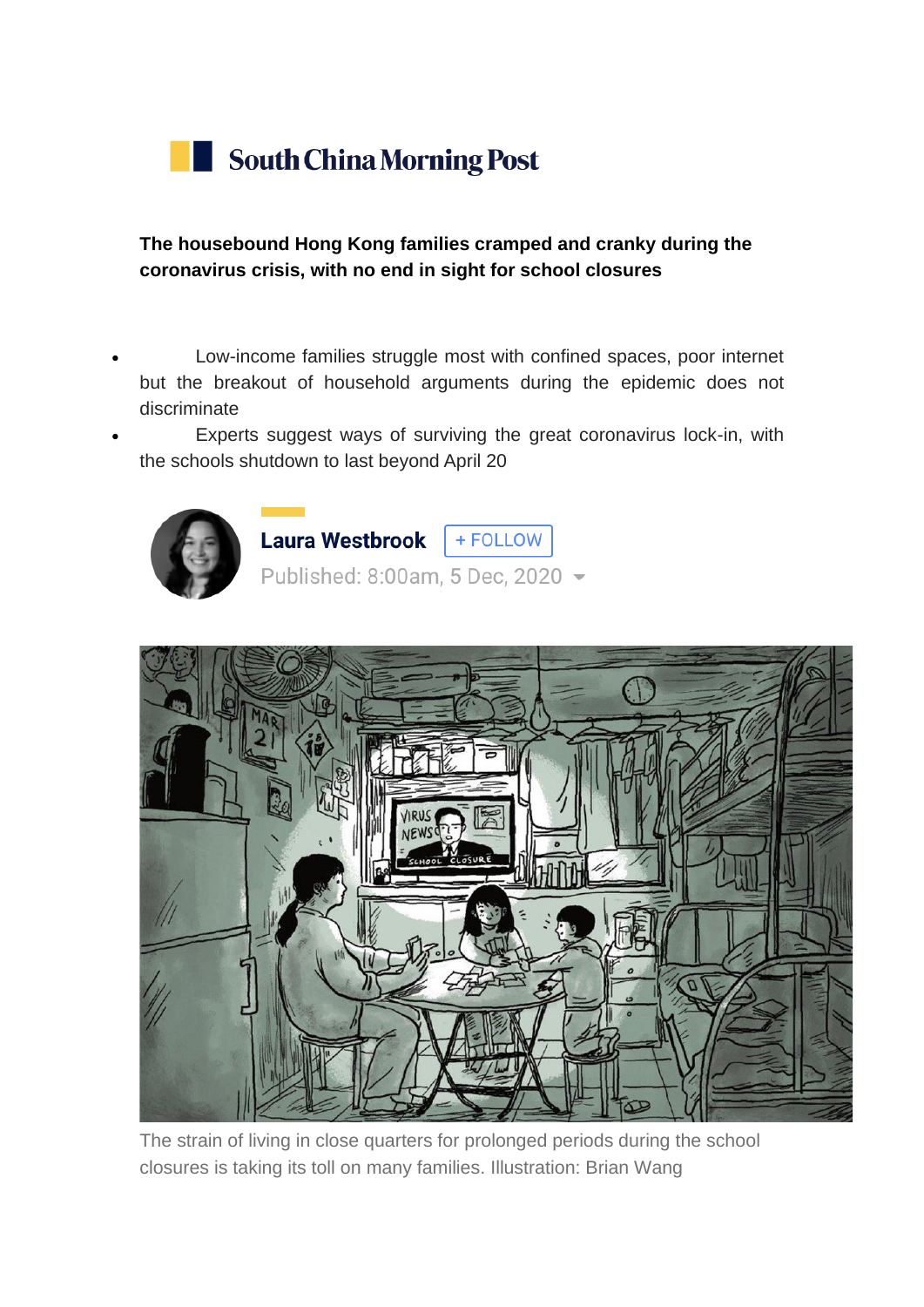The Chans share their internet connection with two other families housed together in a Hong Kong flat that is subdivided into three living spaces. During the day they all need to be online to learn because of the coronavirus crisis closing schools for an indefinite period.

"The Wi-fi has dropped out again" is the most used phrase at home right now, says Mrs Chan, who lives with her family in Sham Shui Po.

"My daughter gets mad about the internet. She told me the internet is so slow and easily cut outs so she finds it hard to complete her school work."

['Little, if any, possibility' Hong Kong schools resume fully on April 20, Lam says](https://www.scmp.com/news/hong-kong/education/article/3075521/coronavirus-little-if-any-possibility-hong-kong-schools) The mother from Guangdong province in China, who asks to remain anonymous, is among the 210,000 people living in one of the city's thousands of subdivided flats.

As a low-income family they have been hit hard by the extension of school closures beyond April 20.

Classes have not been running since February 3, when children were supposed to return to school after the Lunar New Year break, with the city in the grip of an epidemic.

Hong Kong is facing a resurgence of imported coronavirus infections as the number of confirmed cases rose above 250 on Friday, marking the city's biggest daily increase.

About 92 per cent of the 88 new cases in the past two weeks have links to overseas travel. Globally, the number of cases have exceeded 234,000 with more than 9,800 deaths.

Mrs Chan has two children, a 14-year-old daughter and 10-year-old son, who rely on the internet to do their schoolwork.

Their 80 sq ft unit is in an old walk-up in Sham Shui Po, the city's poorest district that is blighted by slow internet speeds.

"She also uses her mobile phone to do online learning, but there is a lot of homework and the words are very small, which causes her eye pain, so she stops and gets angry when she feels uncomfortable," Mrs Chan says. Concerned about the impact on their education, the 38-year-old has been counting on her children returning to school next month.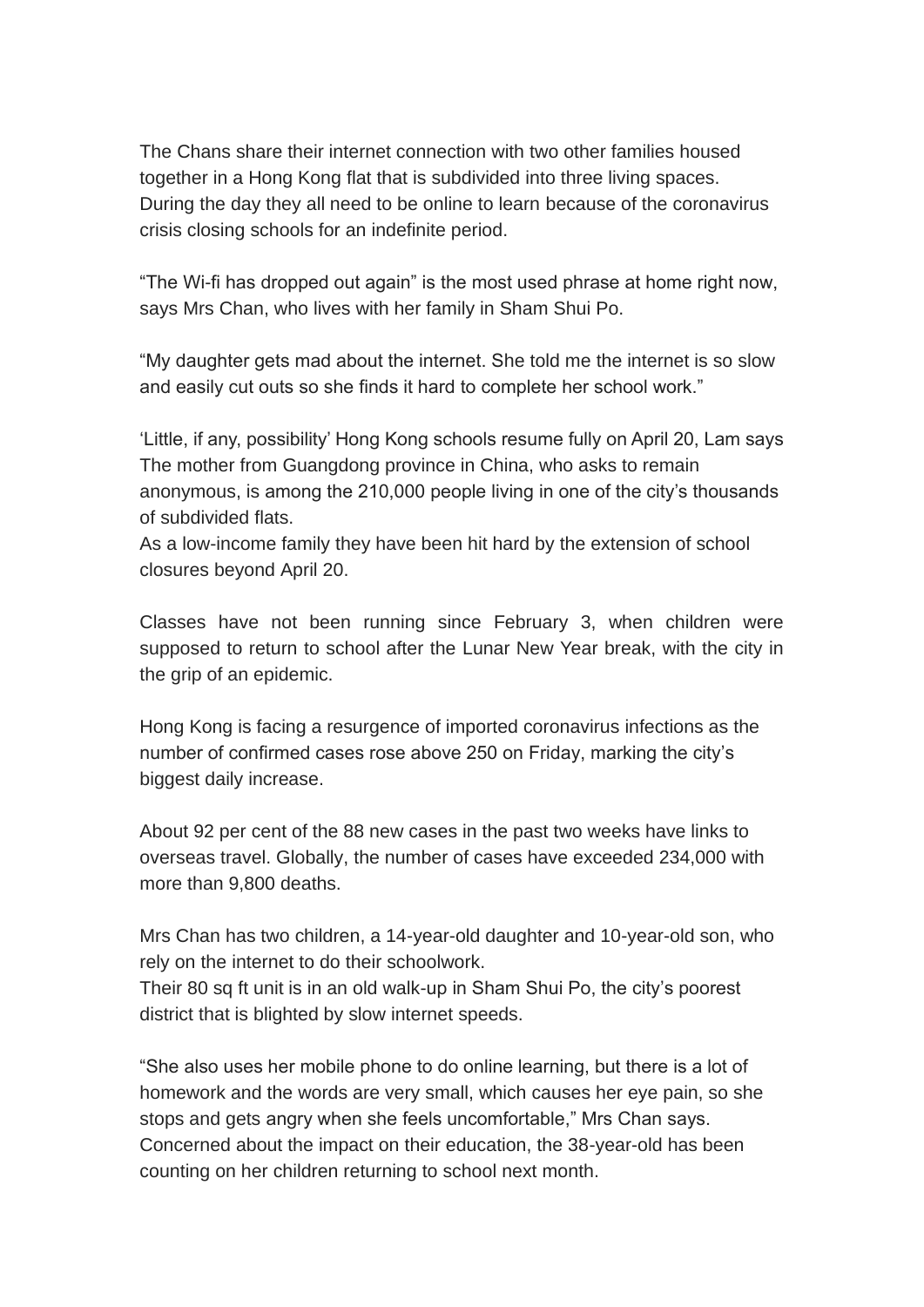But she also says the family could do with a break from each other as the three of them cooped up together for long periods has led to more arguments. The Chan children's online education is replicated by hundreds of millions of their peers across the world during the pandemic.

According to the United Nations, 770 million learners worldwide are being affected by school and university closures brought about by the health crisis. Hong Kong's leader Carrie Lam Cheng Yuet-ngor said on Tuesday there was now

About 900,000 kindergarten, primary and secondary students have been out of school since February 3 to reduce the spread of infection. The impact of the extended school closures has created knock-on effects for students, parents, families, teachers, and domestic helpers.

Teachers fear what the closures mean for their students.

Paul Thompson, 44, an art teacher at Sha Tin College, says: "I think we are all worried if it goes on past April what the impact will be on the exams. "Mainly it's the Year 12 and Year 10 students who are missing out on teaching, and obviously the lower school students … as they are the ones who might find it a struggle next year and more stressful to catch up on the curriculum," he says.

Many community centres and non-governmental organisations are not running their usual services, such as providing rooms for counselling due to social distancing requirements.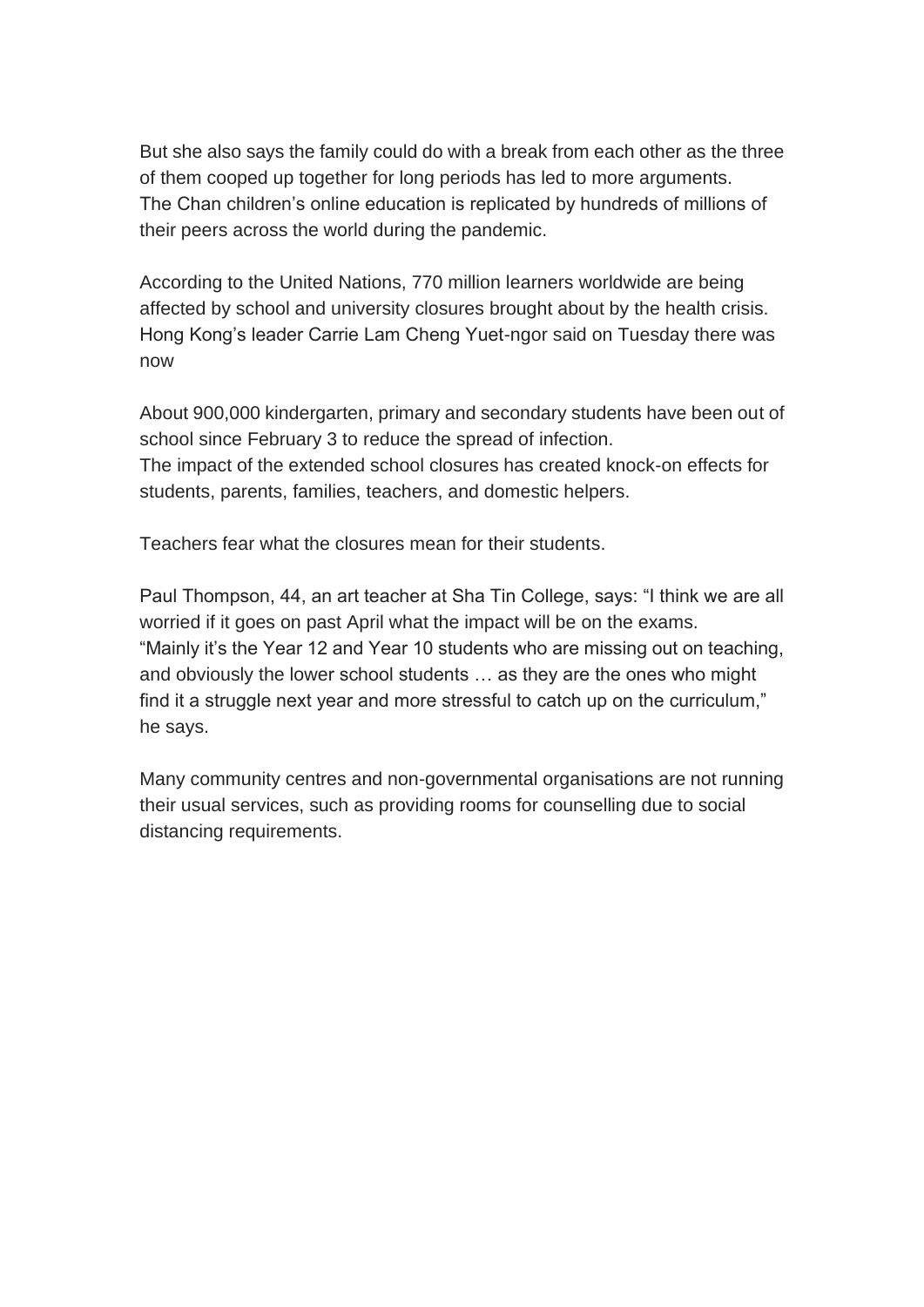

Pupils in Hong Kong have not been to school since January because of the coronavirus pandemic. Photo: AFP

Isaac Yeung Chi-hin, a social worker at The Hub, a community centre supporting low-income families in Sham Shui Po says they are instead offering counselling over the phone.

"Every week we have five to 10 calls from families saying they are very frustrated or having some depressive moods," says Mr Yeung. "The situation is better in public housing, because there is more space to cool down. But for those living in subdivided flats that is a big problem, because if they get angry there is no place to hide."

Dr Andrew Stock, a lead clinical psychologist at ClinPsych Services, has spoken with a number of families on the issues of social isolation, limited resources and space, and other stresses relating to Covid-19.

He says families in tight living spaces where they may not have enough material resources or emotional support can have a negative impact on the environment and relationships.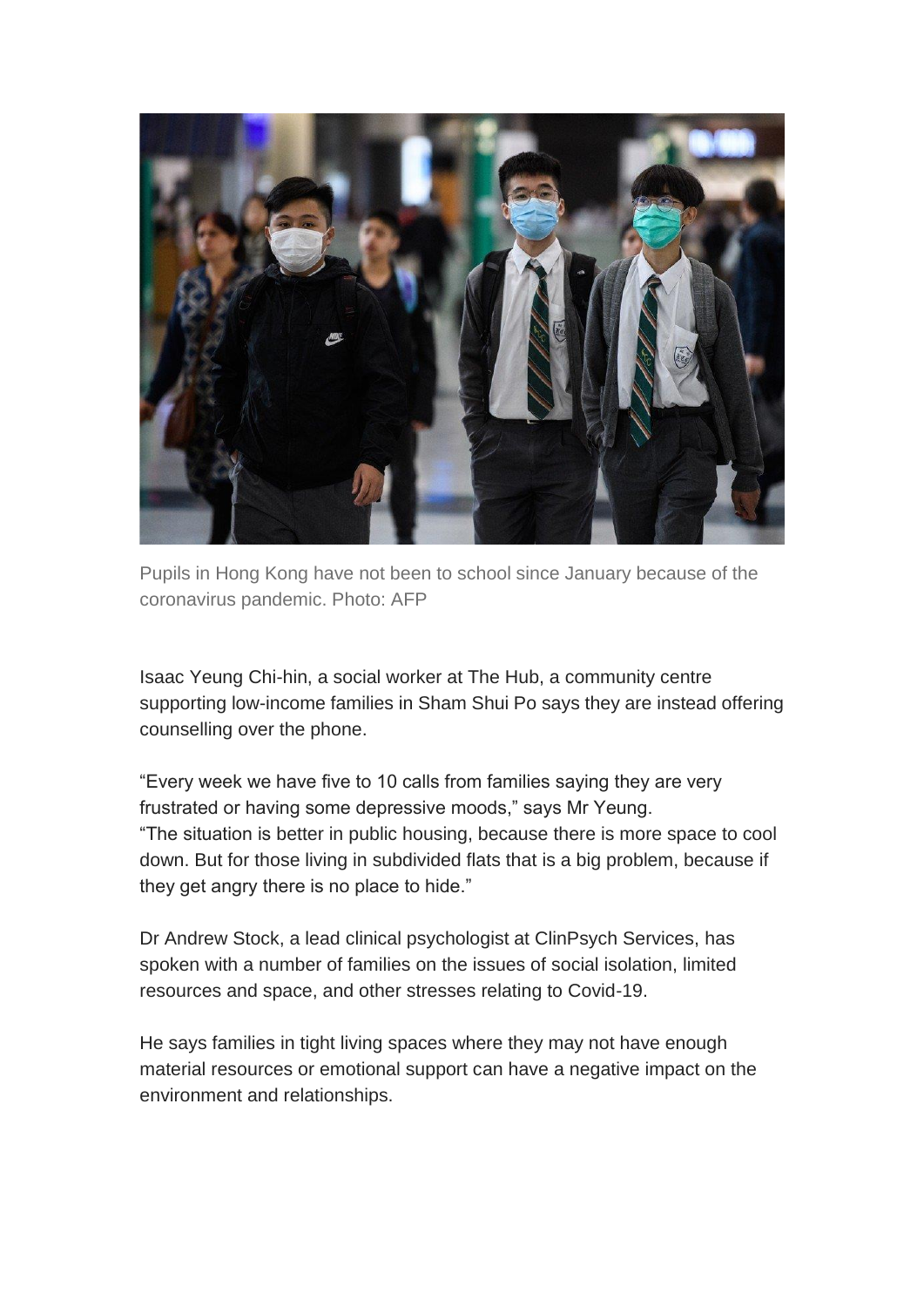"Those families are doubly challenged because they might not be able to get support from external services, be that a tutor or a psychologist, as they are probably financially restrained in that regard," says Dr Stock.

On the other end of the scale, some families endowed with living space and household equipment have benefited from spending more time together during online learning, he says.

The clinic psychologist says that is "something I am always encouraging parents to do, during their busy schedules in Hong Kong".



Marina Rai says working at home with two children aged under 5 has been challenging. Photo: Handout

For Marina Rai, who works for an NGO while also studying part time for her Masters in social work at the University of Hong Kong, and has a 2-year-old daughter and 4-year-old son, she says flexibility has been key to juggling working from home alongside keeping her children entertained, especially as they are not going outside as often as they would before the outbreak.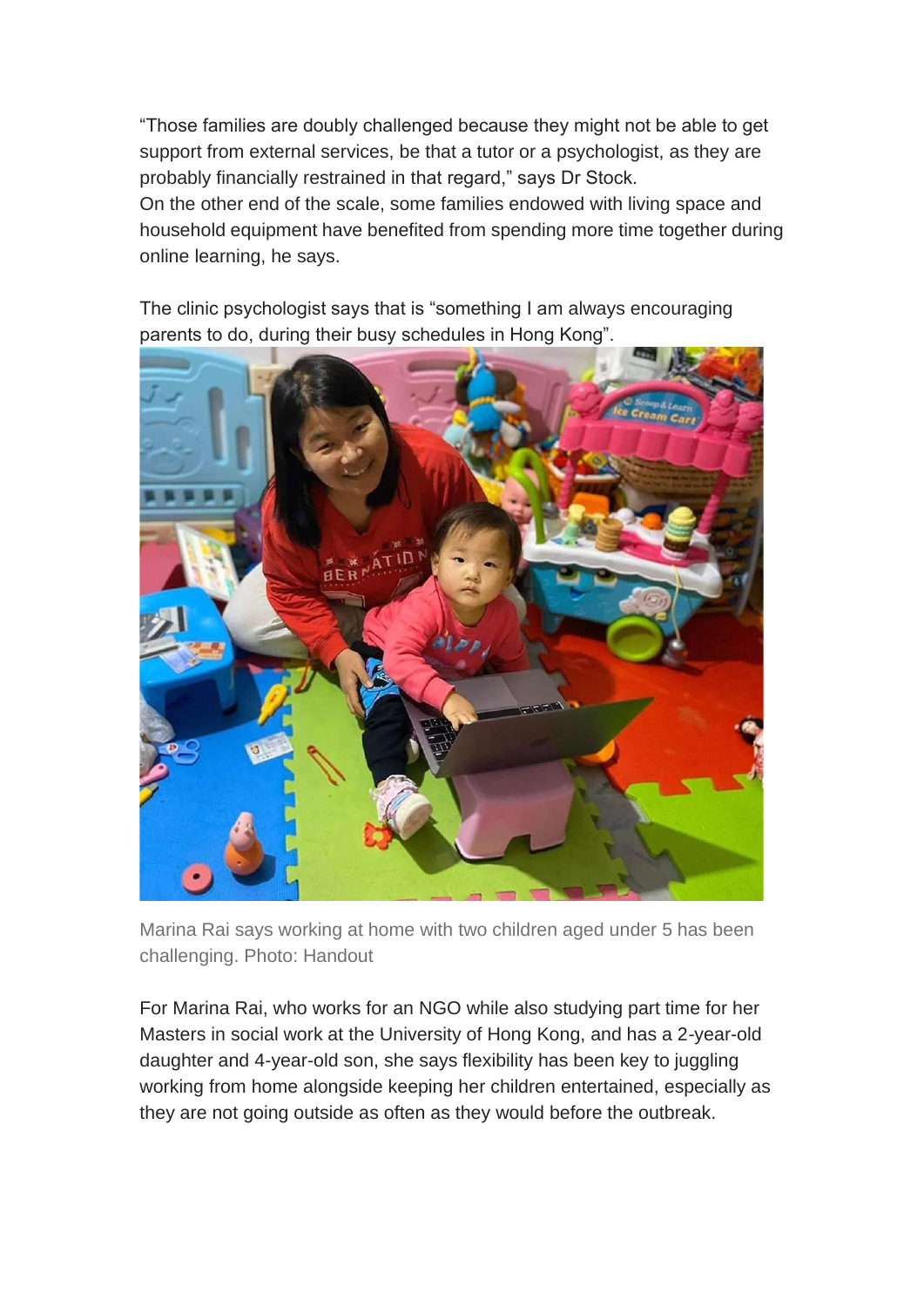"They love to see their mum 24/7 in front of them. Whether I am working, talking on the phone or replying to an email, they love to be with me," says the 36-year-old, who has lived in Hong Kong for the past eight years.

Rai says afternoons are usually spent doing arts and crafts with them, but it has been challenging at times.

"I've found the toilet is the safest hideout for when I need to take an urgent call from my boss," says Rai. "But I get very good support from my helper, so it's pretty OK."

With families increasingly spending more time indoors, the impact on migrant domestic workers has been profound.

A recent online survey of 1,127 domestic workers found more than half claimed they worked more in the past month than at any other time. Forty per cent of the helpers surveyed said they had not left their residence at all over that period.

The poll was conducted online by the Asian Migrants Coordinating Body with the support of the Mission for Migrant Workers and the Asia-Pacific Mission for Migrants from March 8 to 10.

Shiela Tebia-Bonifacio, the chairwoman of Gabriela Hong Kong, an organisation that supports Filipinos in Hong Kong, says since the school closures, and with many parents working from home, the workload for domestic workers has tripled.

"They are assisting the kids in their needs and doing a lot more cleaning during the day," she says.

"With everyone at home, there is no room for them to rest, because there are some cases of migrant domestic workers who don't have their own room. "They are sharing with the kids or they are staying in the living room. So it also puts them at risk of overwork or exhaustion."

Tebia-Bonifacio says some domestic workers have told her they have not been provided with masks by their employers and have to pay for them out of their own pockets.

"They buy their own preventive materials so they will not get infected, because we are here to work so if we get infected we cannot work and our family back home is also affected," she adds.